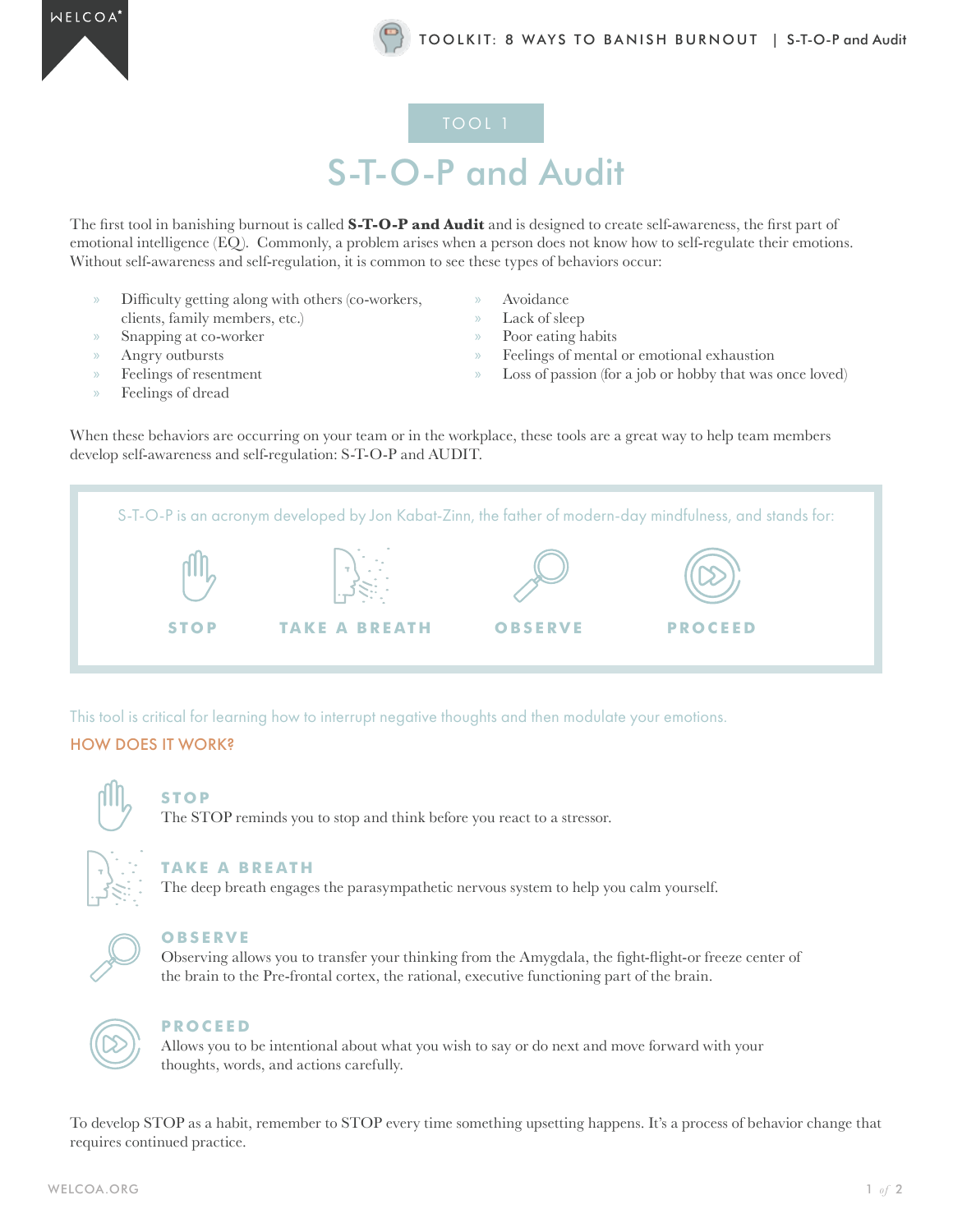

The second part of this process is to AUDIT using the following Stress Audit. This tool helps you to dissect and understand your reactions after a stressful incident and allows you a vehicle to acknowledge your feelings, rather than ignore or repress them. Writing out what happened and how you reacted allows you to reflect and learn and may even lead you to issues lying beneath the surface.

### STRESS AUDIT



**STRESSOR** What happened?



### **REACTIONS**

- $\qquad \qquad \Box \quad$  Physical reactions
- $\square$  Emotional reactions
- $\Box$  Verbal reaction
- $\square$  Exacerbating behavior
- $\Box$  Addictive behaviors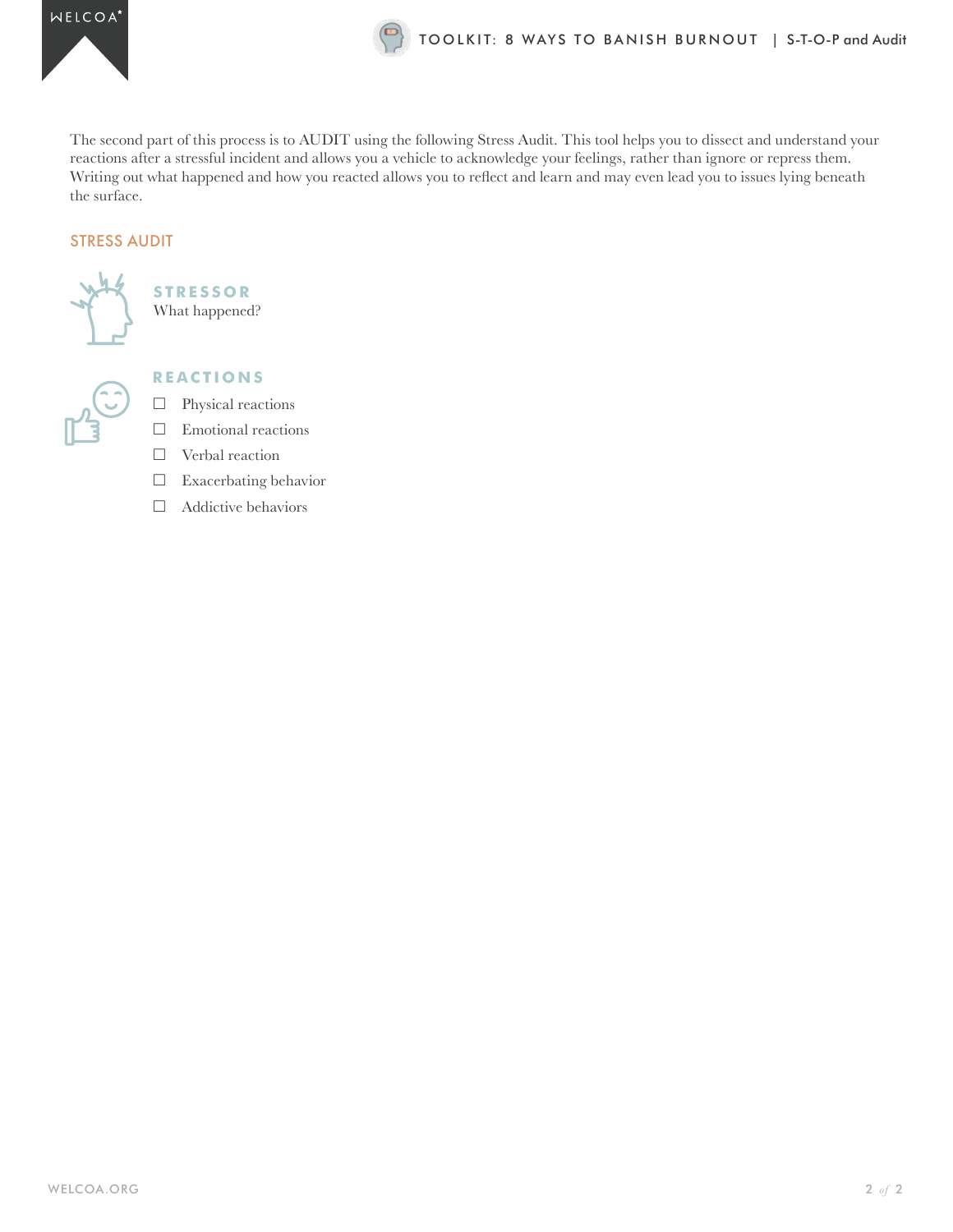

### Know Your Stress, Convert Your Stress

The second tool to help you banish burnout is called **Know Your Stress, Convert Your Stress**. This helps to recognize and understand your personal reactions to stress and develop them into healthy behaviors.

The first step is to identify your typical stress reactions. A stress reaction is an acute emotional reaction related to extreme environmental stress. Two common stress reactions include overreaction and overgeneralization. These have also been referred to as cognitive distortions. *Cognitive* means the act of *thinking or reasoning*. Thus, cognitive distortions are essentially irrational, inaccurate, or false beliefs or thought patterns.

### **OVERREACTION**

The first common stress reaction is overreaction which is when reactions become exaggerated. When we overreact, we tend to blow things out of proportion, losing control and also losing the ability to think clearly. That is because the Amygdala or fight-flight-or freeze part of the brain takes control, allowing the mind to cling to worst-case scenarios.

An example of such would be if you make a mistake on an important report, presentation, or project. Due to that one mistake, your mind goes to the worst-case scenario—that you will be fired.

#### **OVERGENERALIZATION**

Another common stress reaction is overgeneralization, which means to take an occurrence and generalize it to become something that *always* or *never* happens. This can lead us to lose perspective.

Here are some examples:

- » *Every time I send an email to one of the leaders, my manager criticizes me.*
- » *IT Support is never available when I need them.*
- » *My co-worker is always late to meetings.*

### **CONVERT THE REACTIONS**

After you've identified the typical stress reactions you experience and the behavior patterns associated with them, the next step is to convert the reaction to more balanced thinking and develop them into healthy behaviors. In technical terms, this conversion is called *cognitive restructuring* or *cognitive reframing*. The goal of this process is to challenge any distorted cognitive reactions you may experience and convert those thoughts into a more realistic, rational response. This conversion helps you to calm down and take the angst out of your mind and body and replace that angst with clarity and logic.

When trying to process distorted cognitive reactions, ask yourself one or more of these questions:

- » *Am I responding emotionally or rationally?*
- » *Am I overreacting or overgeneralizing?*
- » *What evidence is there that my response is accurate?*
- » *Am I really worried or upset about something else?*

The conversion is where the magic of behavior change happens. With focus and practice, you will get better at catching yourself in the act of overreacting or overgeneralizing and asking yourself, "Is this level of anger commensurate with what is happening?" Often the answer is *no*, and then in the moment you can say to yourself, "It is not worth getting this upset over something so minor. I am going to stop this distorted thinking and make a decision to change my thoughts and my mood."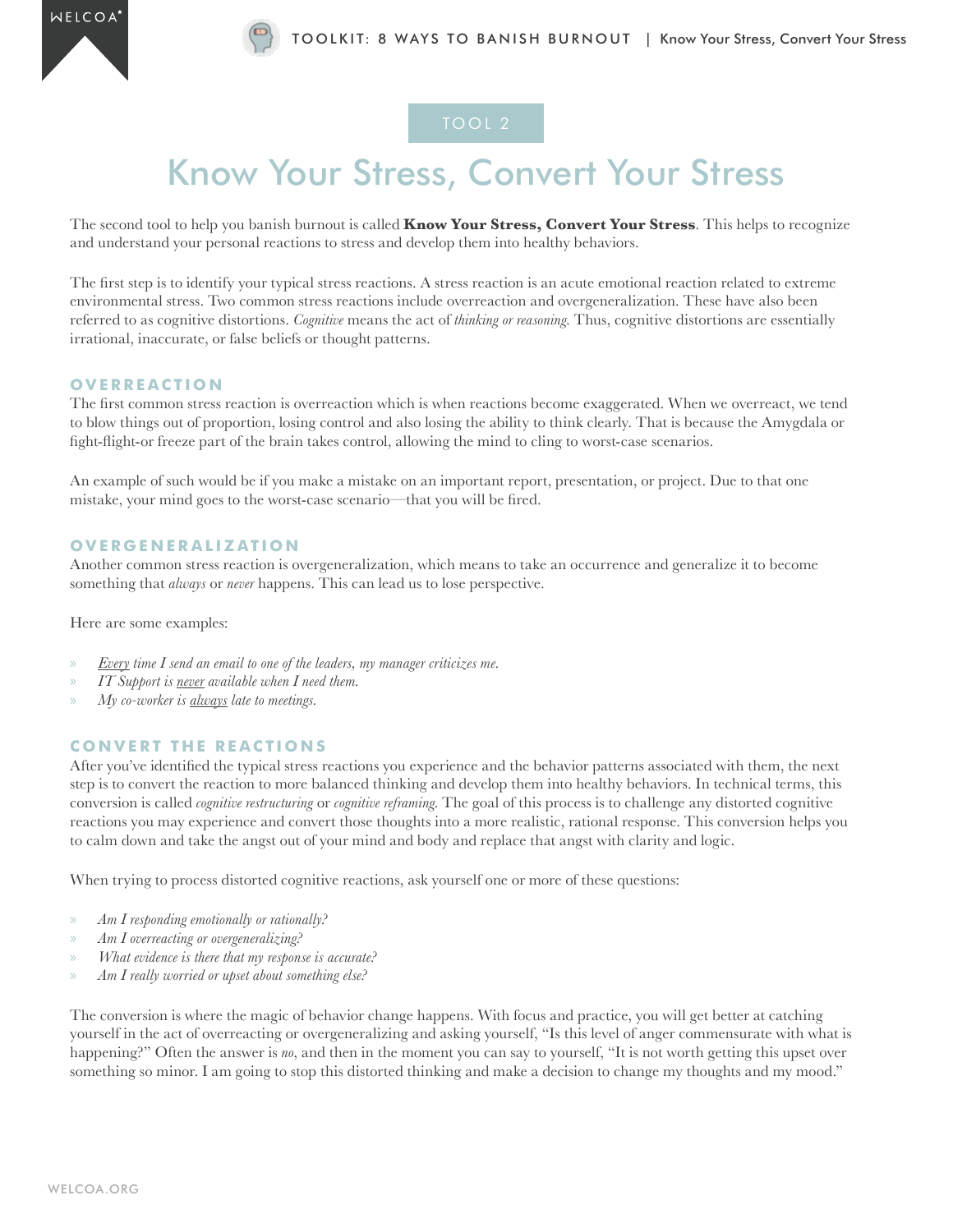### Unpack Your Emotional Baggage

Emotional baggage refers to the feelings you have about your past and the things that have happened to you, which often have a negative effect on your behavior and attitudes. When people hold on to these emotional burdens, it can intensely impact the way they behave and respond to stress.

When you *unpack your emotional baggage*, you clear out the cobwebs of your memories and learn that a current situation likely has nothing to do with your past. More importantly, you become aware of situations where you may be overreacting to something in your current life that triggers an unresolved emotion or situation from your past. Any time you catch yourself in an overreaction, ask yourself, "Does this situation warrant this extreme reaction? What else may be causing me to act this way? Am I reacting to something buried deep inside me?"

Dr. Elayne Savage, practicing psychotherapist, workplace coach, and trainer explains in her book, *Don't Take It Personally! The Art of Dealing with Rejection* that childhood rejection wounds can come from parents, teachers, siblings, extended family, or friends. Rejection and criticism become internalized and develop into self-limiting beliefs in adulthood. These types of rejection messages may get translated in our minds as:

- » *I'm not smart enough*
- » *I'm not good enough*
- » *I'm not enough*

Many of us have heard these negative messages from our inner voice and may not be aware of where they originated. These negative thoughts may create a lack of trust in other people as well as ourselves and impact the way we see the world. They also impact our sense of psychological safety. Here is what you can do.

- » Set aside some quiet time to reflect and identify the source of your stress response.
- » Think back to a situation in the recent past when you felt excessively upset or you experienced one of the reactions described in Tool 2 – overreaction or overgeneralization. What happened and how did you feel?
- » Try to recall another previous situation when you experienced a similar reaction, no matter how long ago it was. What happened and how did you feel?
- » Identify the similarities and be specific (people involved, location, what was said, emotions involved, etc.)
- » Reframe the situation using rational logic and facts to develop a more appropriate response.

These exercises will begin to help you unpack your emotional baggage. Becoming your best emotional self at work requires understanding what distorted stress reactions you experience, where they come from, and learning to convert the reactions as mentioned in *#2 Know Your Stress, Convert Your Stress*. That is the goal of this tool.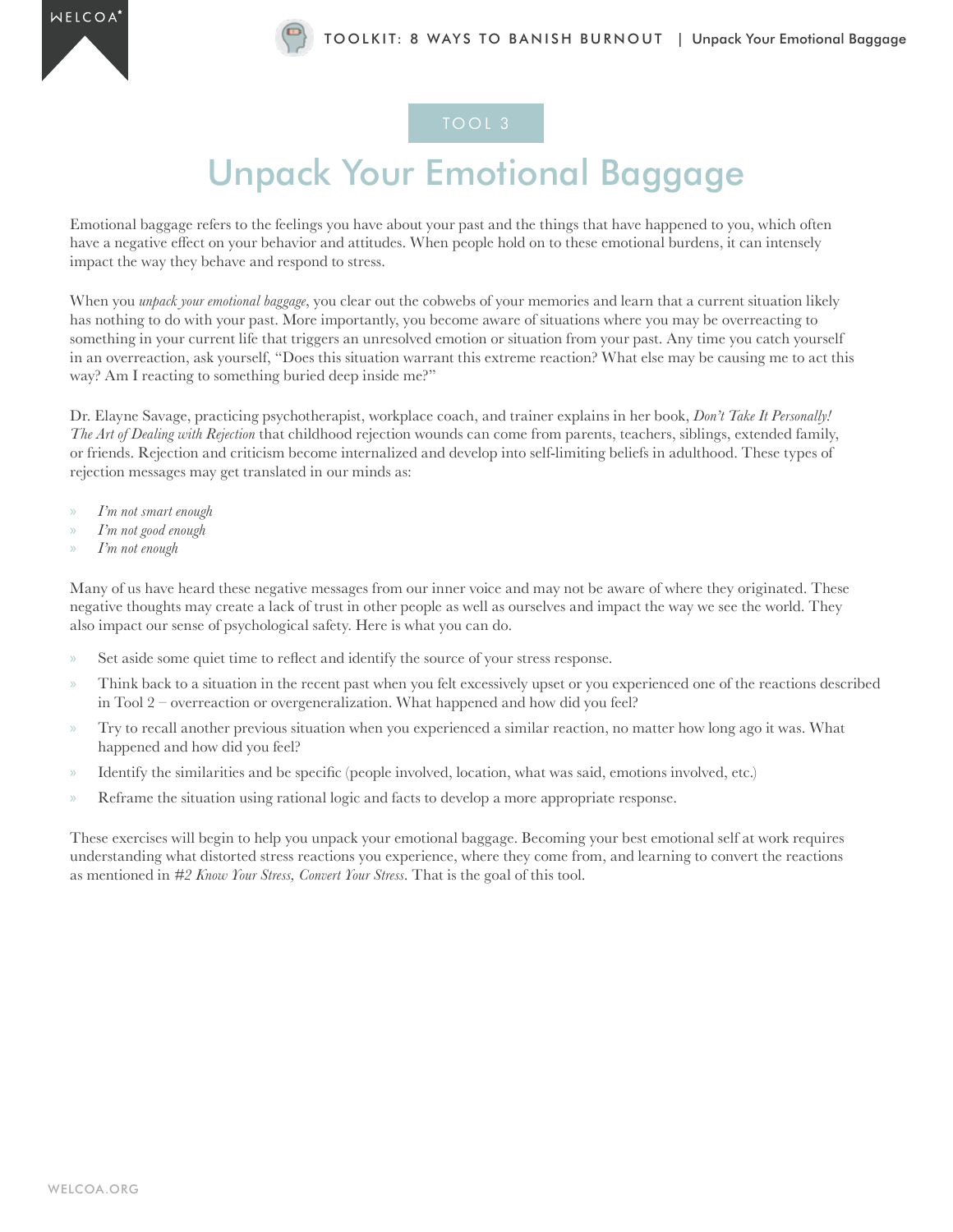## Practice Self-Care

Self-care means taking the time to do things that help you live well and improve both your physical and mental health which encompass so many facets of your life. Physical self-care includes nutrition, physical activity, and sleep while mental self-care incorporates emotional, psychological, and social well-being.

Why is self-care one of the most important parts of banishing burnout? Because physical and mental health are at the crux of our ability to thrive, to do our work, and to have valuable personal relationships. Practicing self-care helps you develop a healthy body and a positive mind, which will enable you to be more resilient and resourceful when facing stressful situations.

Self-care looks different for everyone, and it is important to find what you need and enjoy. It may take trial and error to discover what works best for you. In this toolkit, we focus on three important, yet often forgotten parts of self-care: sleep, sun, and managing your daily perspective.

### **GET A GOOD NIGHT'S SLEEP**

Sleep quality and quantity have a huge impact on your mood and productivity during working hours. Sleep insufficiency, insomnia, and other untreated sleep disorders are a growing concern for the American workforce, and you may be among those workers struggling with sleep issues.

[According to the CDC](https://www.cdc.gov/media/releases/2016/p0215-enough-sleep.html) (Centers for Disease Control and Prevention), one in three adults do not get enough sleep. The purpose of sleep is to rest and recharge to bring the body back to homeostasis. Important bodily functions such as repair and rejuvenation occur during sleep. It is no surprise that stress can impact the quality of your sleep so it is important to develop good nighttime habits that minimize stress and calm you to transition to peaceful sleep.

Nancy H. Rothstein, **The Sleep Ambassador®** recommends having a nightly sleep routine, that may include the following:

- » Take a warm shower or bath
- » Enjoy a cup of sleep-friendly tea (caffeine-free or herbal)
- » Read a relaxing book
- $\infty$  Ensure the temperature in your bedroom is conducive for sleep (65 68 degrees)
- » Maintain a consistent bed and wake time to support your circadian rhythm
- » Put your phone away about an hour before you go to sleep

## $\widetilde{D}$  GET OUT IN THE SUN

Sunlight plays an important role in our well-being. Spending time outdoors and in sunlight impacts a variety of physical, mental, and emotional functions including, but not limited to:

- » Relieves stress by lowering cortisol (also known as the stress hormone)
- » Causes your brain to produce serotonin (also known as the happiness hormone) that can improve mood by alleviating pain, providing energy, and make you feel happy and well-rested
- » Produces endorphins (also known as the feel-good hormone)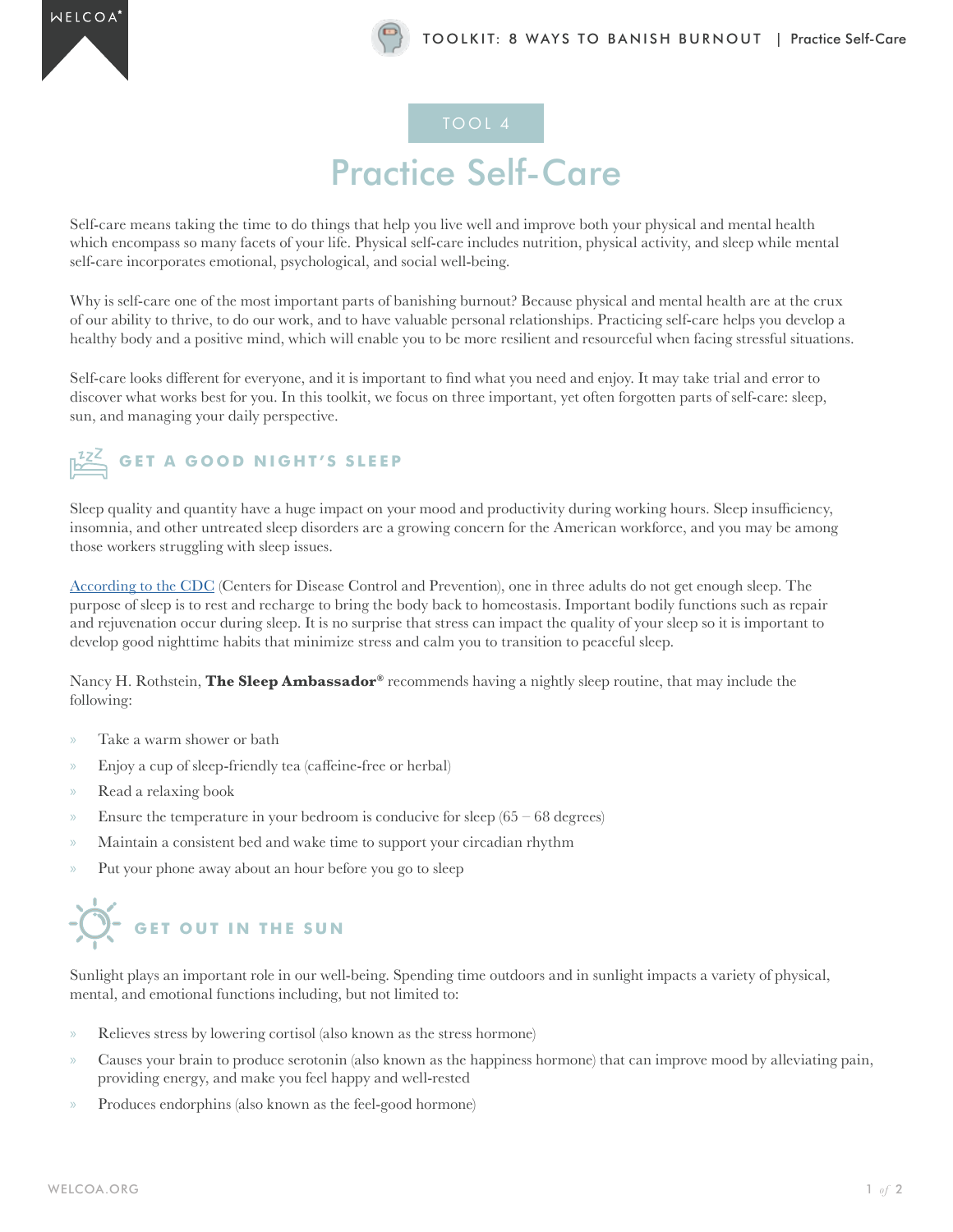

- » Slows down the body's ability to produce melatonin (a hormone that regulates sleep) and helps balance your circadian rhythm
- » Boosts concentration and productivity
- » Enhances mental function and memory recall
- » Increases Vitamin D production, which has some powerful benefits to our body:
	- Strengthens immune system
	- Supports cardiovascular system
	- Enhances the growth of muscles, brain, etc.



## **MANAGE YOUR DAILY PERSPECTIVE**

Managing your daily perspective is a mental self-care activity that can be accomplished with a morning ritual of clearing your brain of thoughts and feelings before starting your day. This idea comes from a book called *The Artist's Way* by Julia Cameron. The book was originally intended for artists and writers, but it applies to anyone who would like to connect to themselves and suggests committing to writing three pages per day when you first awaken.

[Research suggests](https://thriveglobal.com/stories/the-health-importance-of-pen-and-paper-journaling/) that writing with a pen and paper has a dramatic impact on the brain. Daily writing helps to let go of any residual negativity from the previous day and to let go of any worry for the day to come. Writing down your feelings helps to clear the worry out of your consciousness and bring up issues you didn't even know were there lying dormant.

Ridding yourself of all the little worries is a critical form of self-care. Letting go is one of the keys to banishing burnout.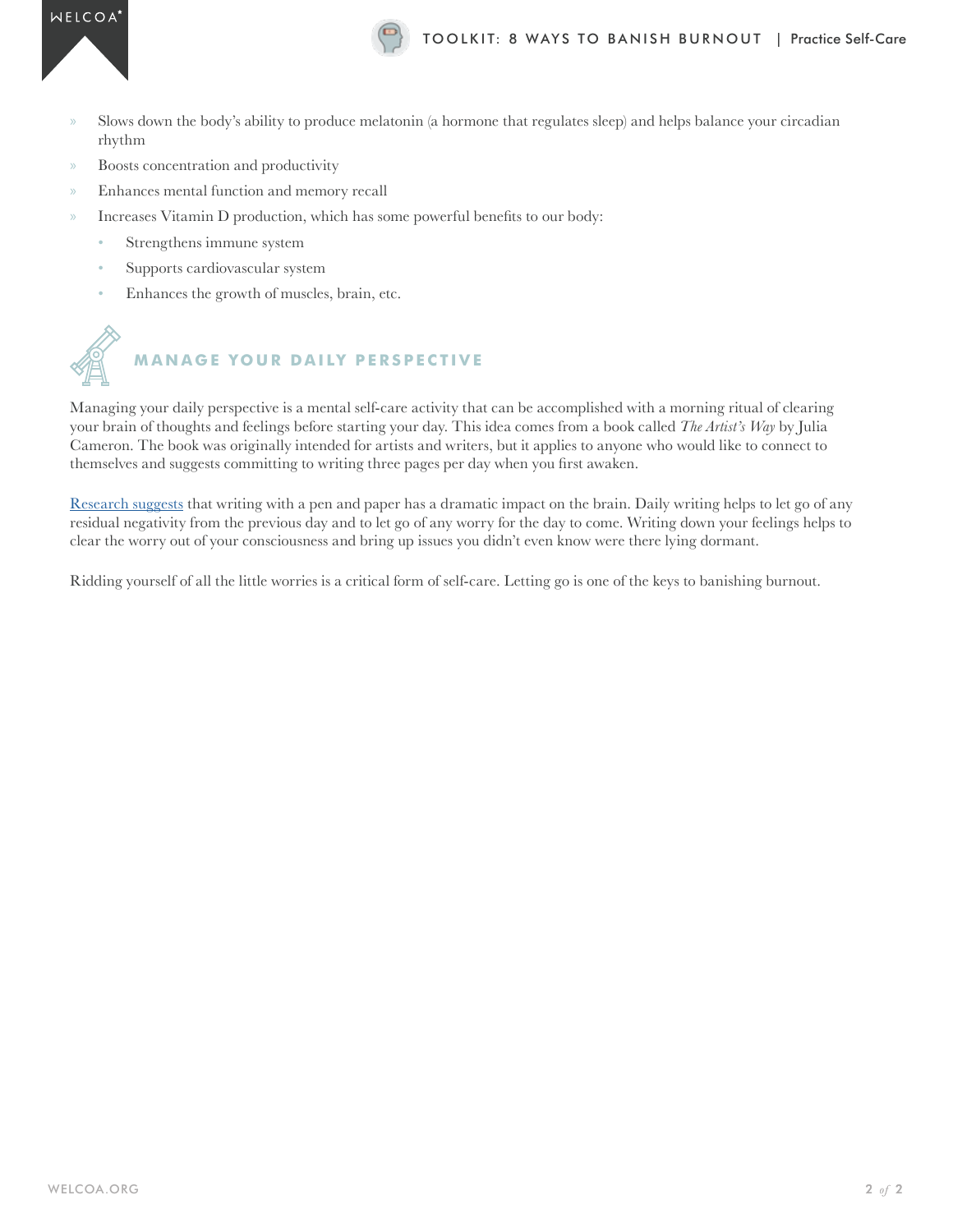### **Set Healthy Boundaries**

Have you ever said *yes* to something you wish you had said *no* to, at work or home? In this tool you will learn how to set healthy boundaries by identifying the feeling of overwhelm, communicating your needs, asking for feedback, and saying no at work, at home, and to yourself.



### **IDENTIFY OVERWHELM**

Do you recognize the warning signs when you begin to feel overwhelmed by too many responsibilities and demands? Sometimes, it's hard to admit that you've reached your limit and need to take a break. Unfortunately, many of us ignore our feelings of overwhelm and end up forging ahead until we burn out. Warning signs to look out for include:

- » Mental or physical exhaustion
- » Feelings of ineffectiveness
- » Disengagement or isolation
- » Higher sensitivity to feedback
- » Avoidance of everyday situations, especially your least favorite work tasks
- » Snapping at co-workers, customers, or family members
- » Sleep problems
- » Digestive issues
- » Engaging in angry outbursts
- » Feeling resentful



### **COMMUNICATE NEEDS**

It is important to remember that no one knows how you feel if you do not tell them, which is why it is essential that you communicate when you feel overwhelmed. When communicating that you are feeling overwhelmed, or on the verge of it, it's important to stay calm and speak rationally to best engage the person you are communicating with (co-worker, life partner, manager, client, etc.). The more time you give yourself to figure out what you are feeling and why, the more likely your response will yield your desired results to be listened to, acknowledged, and understood.

Setting boundaries is sometimes about knowing when and how to communicate the status of a project or situation. You are not really saying no to the other person, you are simply communicating that the situation needs attention. Here are some examples of phrases you can use to express your needs in an effective way:

- » It bothers me when...
- » It would be helpful if...
- » Could you please when ?

Another important part of communicating is asking for feedback, but for feedback to be effective, it needs to be delivered in a form that specifically suits your personality and work style. Workplace acknowledgments and positive reinforcement come in many forms. Which do you prefer? Identify your desired form of feedback and be sure to communicate that with others. Remember, they don't know if you don't tell them.

### **SET HEALTHY BOUNDARIES**

Saying no and setting boundaries is one of the hardest lessons to learn and yet one of the most important parts of self-care to manage stress. Here are some examples of ways to set healthy boundaries: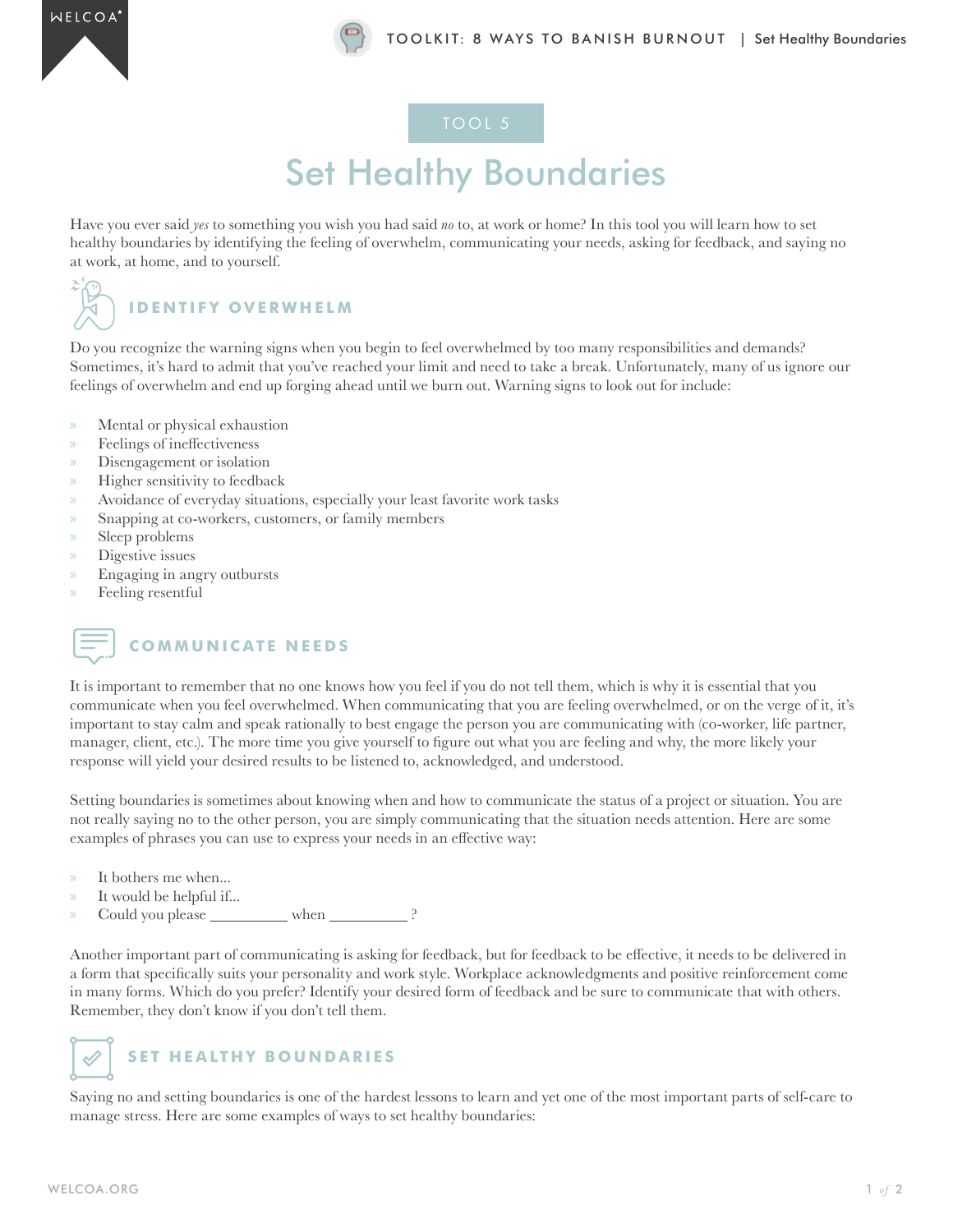

#### BOUNDARIES FOR YOUR SELF-CARE

Are you, like many workers over the past year and a half, loaded with back-to-back virtual meetings? *Zoom fatigue* has become a real phenomenon. It is important to set a boundary with your time, such as, "I need to end the meeting by 5 minutes till the hour." Use that five minutes to decompress, breathe for 60 to 90 seconds, or get up and walk around outside.

#### BOUNDARIES WITH YOURSELF, OTHERS, AND YOUR SCHEDULE

It is important to be realistic about what you can actually accomplish each day. Whether you are being asked to do many things by others, or you simply have a passion for your work, it is easy to take on more than you can handle.

Time management can be a huge source of stress, usually because you are overloaded, or you place too many demands on yourself. You may simply need help managing your time. Time management skills can help you reduce the emotional burden of being disorganized with your time.

We all know that a large project or task needs to be broken down into smaller chunks. But how do you estimate how much time each task will take? If you are not sure, then try scheduling one hour each day for that task, and after a while, you will begin to get a feel for what you can accomplish in one hour.

Another excellent suggestion is to do the most difficult or most important task first, at the beginning of the day while you are fresh. Importance may be defined by a deadline. If something is due on Friday, you naturally will be more driven to work on it Thursday if you have not already completed it by then. Deadlines have a way of motivating us.

Finally, ask yourself, "By the end of the day, I will feel satisfied and less stressed if I accomplish the following tasks."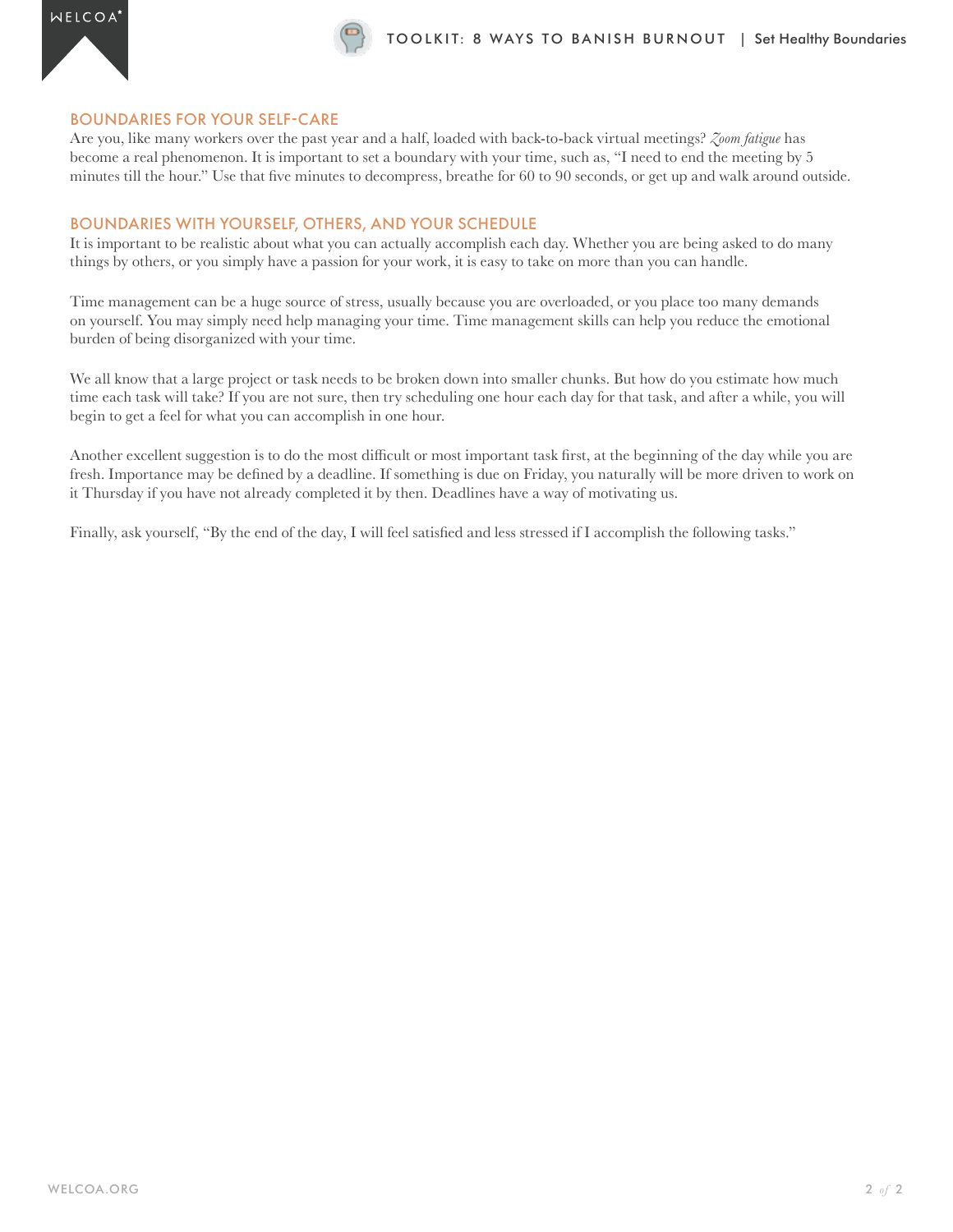## Recruit an Accountability Partner

CEOs have mastermind advisory groups. Managers have other managers from which to seek advice. Do you take advantage of having an accountability buddy?

If you are part of a team you hopefully have people around you, at least virtually, with which to talk about work projects. You might find support in a teammate, a friend, or a mentor. If you are an entrepreneur, you may find value in speaking with another entrepreneur in a similar profession, perhaps through an association of your peers to share ideas and get support.

The value of an accountability buddy is that sometimes you're not quite sure how to attack a difficult situation. You might be dreading a difficult conversation with a client, teammate, or manager. You may need support creating a presentation or writing some sort of report.

The person you choose should be someone you trust deeply and from whom you can seek advice as well as share celebrations with. Much success can come from having a "best friend at work." Humans are wired for social connection. The happiness chemical, oxytocin is released when we connect with a close friend or trusted confidante. We just feel better.

The relationship can take on different forms:

- » Temporary basis to help you create a presentation for management about a task force you are supporting.
- » Ongoing help to prepare yourself for a promotion and the way to put yourself forward.
- » One way to work with your accountability partner is to set a regular meeting day with the added commitment that you'll be available when you say you will. Whomever you choose, make sure that person has the time and the capability to work with you.

Tips for asking for help:

- » When asking someone to be your accountability partner be clear about what specific help you need and how long you might need that help. A partnership might work on a weekly or monthly schedule.
- » If the first person you ask says *no* do not be discouraged. They simply might be under a lot of pressure and not available at the time you ask.
- » Identify two or three people to ask so that when one says *no* you can move on to the next one.
- » Be respectful of other people's time. When it's time for your meetings, be prepared and be on time.

Don't be afraid to ask for help. People like helping other people and have gotten help themselves along the way.

Enlisting help from a coach or accountability partner is one of the best ways you can grow your career and understand what steps you need to get there. Go for it.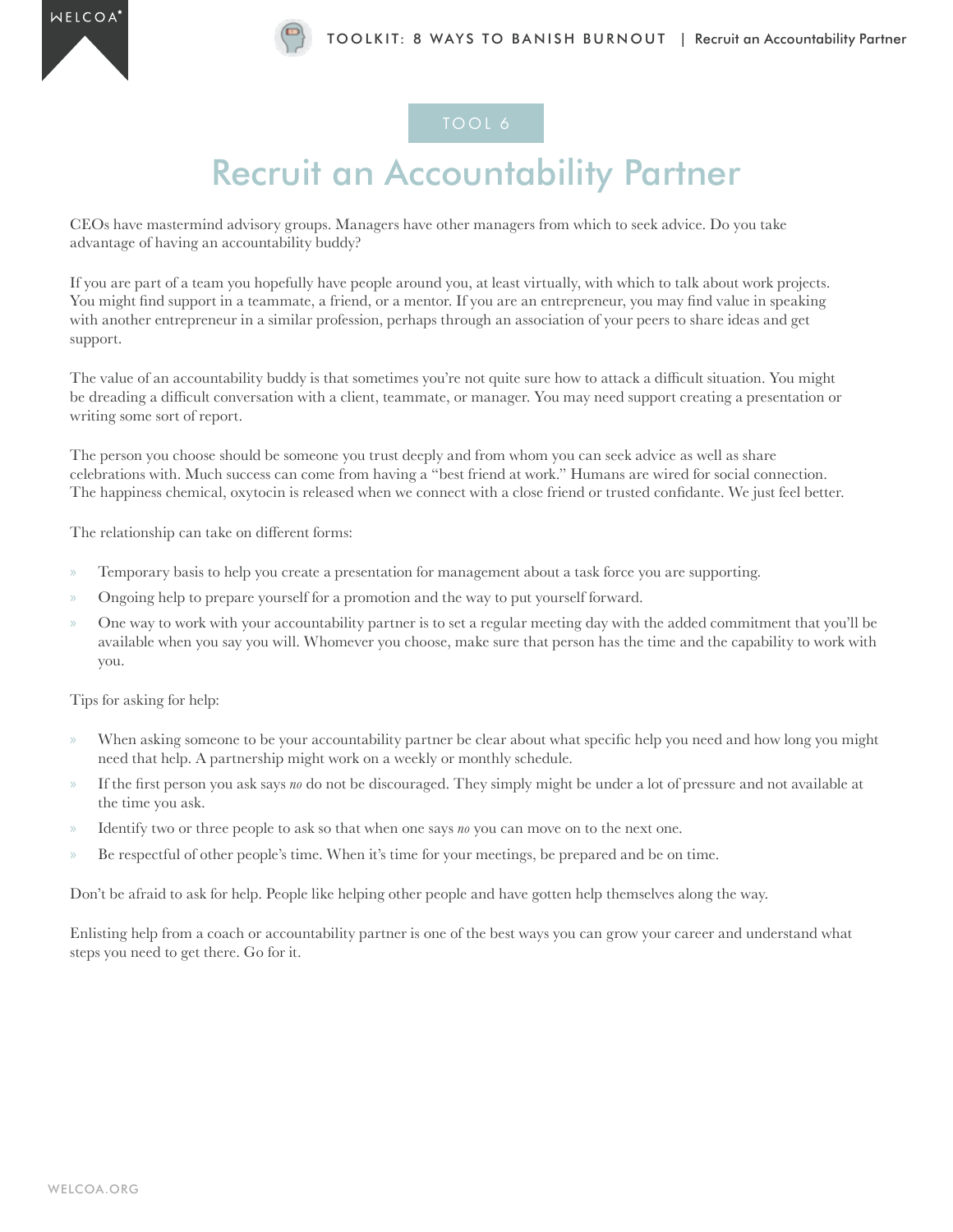# Find Your Happy

"Find Your Happy" is all about dwelling in the little thrills of the day. For example, after a particularly tough workout how do you feel mentally? Are you happy? Do you take a few minutes to dwell there? Do you figuratively pat yourself on the back?

So what is happiness? Is it that elusive feeling you get from the idea of being rich or famous? No, not really. Happiness comes from within your brain. It's a feeling of contentment or joy. Happiness can be found in quick and easy ways throughout the day and evening. Here are some strategies.



### **COMPLETION**

Finishing a difficult project or something simple like cleaning out the garage fills us with a strong feeling of pride from the accomplishment.

**Accomplishing a task** that you felt was going to be a big challenge – that took days, weeks or even months releases dopamine. It's that feeling of achievement when you finished. Look for those little moments of accomplishment at work, if possible, and focus on them, even for a moment or two. Take a moment to soak up the pride of accomplishment you feel. When you finish your day, write down how that accomplishment made you feel so you can experience the joy of your hard work from that day.



This is an important piece for you managers. Showing that you value your employees is a huge part of caring for your employees and building loyalty, trust, and retention. People want to feel valued, and giving compliments when earned is the best way to show value. This creates happy feelings for both you and your employee.



See *Tool #10 Helping Others*.



Spending time with a good friend whom you trust produces a huge surge of oxytocin. Oxytocin comes from a feeling of **trust** or being able to **lean on a trusted advisor** or friend. It also comes from connection, belonging, and **social alliances**. One of the best ways to increase oxytocin at work is to develop a best friend or accountability buddy, someone you can rely on and trust. See *Tool #6 Accountability Partners*.



It is widely known that twenty or thirty minutes of moderate or high aerobic activity releases endorphins, the *feel-good hormone*. Dopamine is also released because of the pride you feel from having completed the goal of exercise that day.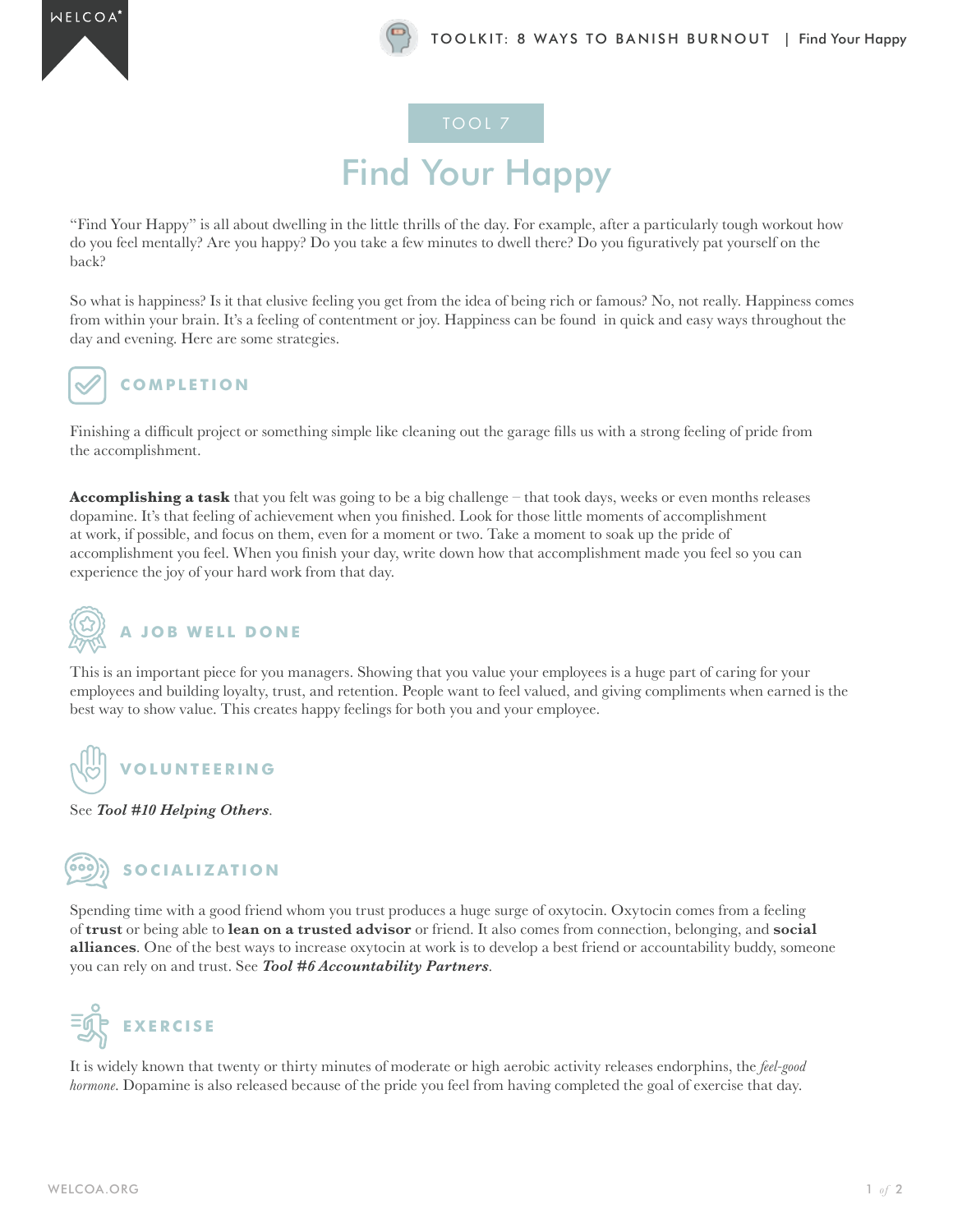

## **FUN**

Doing something completely for fun, like going to the symphony or a concert or a good movie you've been looking forward to can be very relaxing. Hearing music that is either completely new and satisfying to you or that is one of your old favorites releases dopamine.

Many fun physical activities are very satisfying just for the happiness, not necessarily for the physical release. Skiing is one of those activities as are kayaking, swimming, hiking, horseback riding, and more.

## **THE SUN**

Did you know that as soon as the sun hits your skin Vitamin D, *the sunshine vitamin* is released in the bloodstream and a myriad of physiological reactions occur which create mental clarity, good mood, and other physiological benefits?

In terms of stress and anxiety, light improves the communication between various parts of the brain to help us handle emotions. Furthermore, studies have shown that the more time you spend outdoors, the more serotonin you get and the happier you feel. And you also get a boost of endorphins, a feel-good hormone.

Conversely, decreased sun exposure is associated with a drop in serotonin levels which can lead to major depression. For more details see *Tool #4 Practice Self-Care*.



Dr. Shawn Achor, Harvard-based happiness researcher and author of *The Happiness Advantage* and several other books teaches that when you focus on three different reasons to be grateful every day, you will actually change the chemistry in the brain.

Many of these suggestions do not need to take up a lot of time…acknowledging gratitude or pride in yourself is quick but should not be skipped.